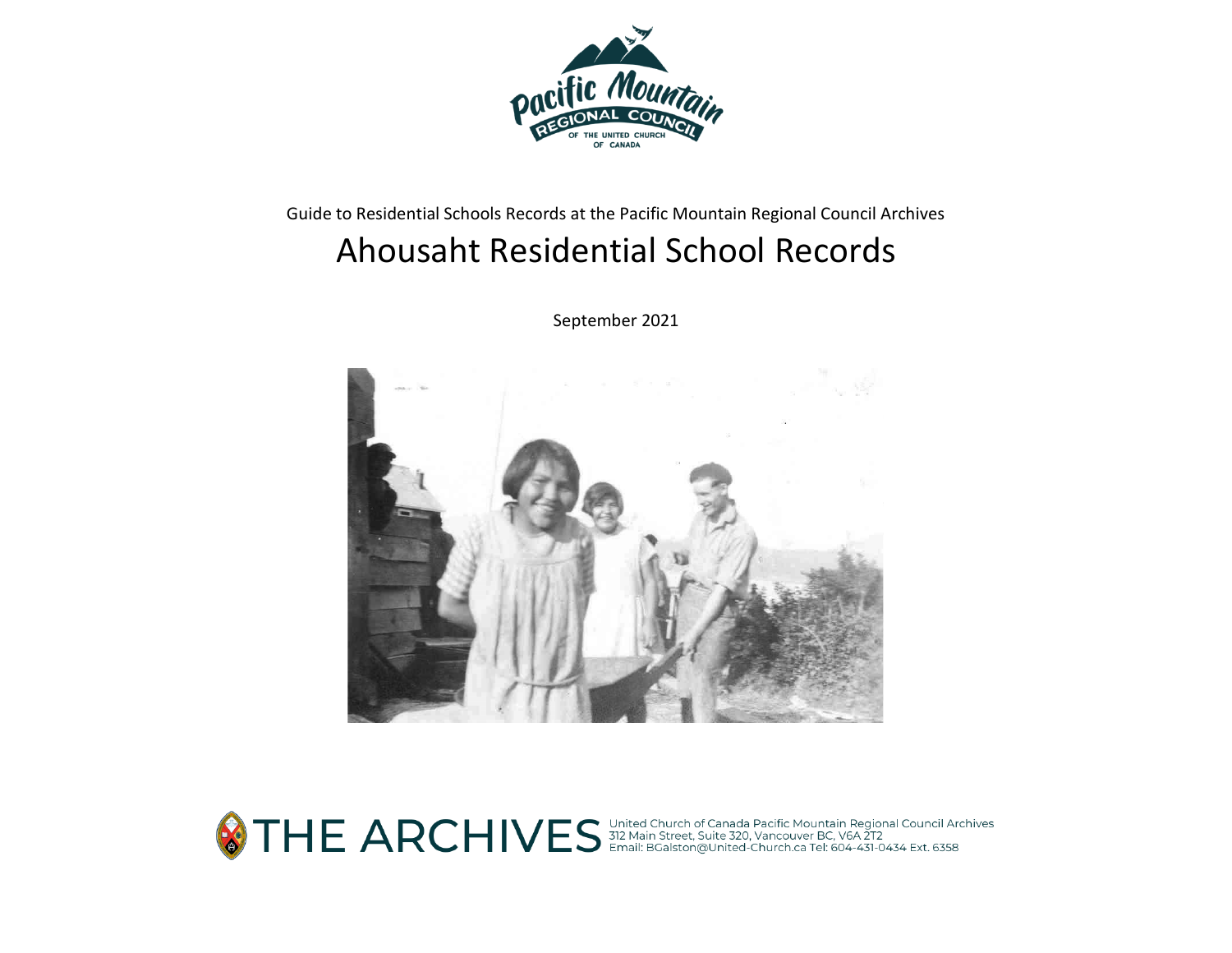## Table of Contents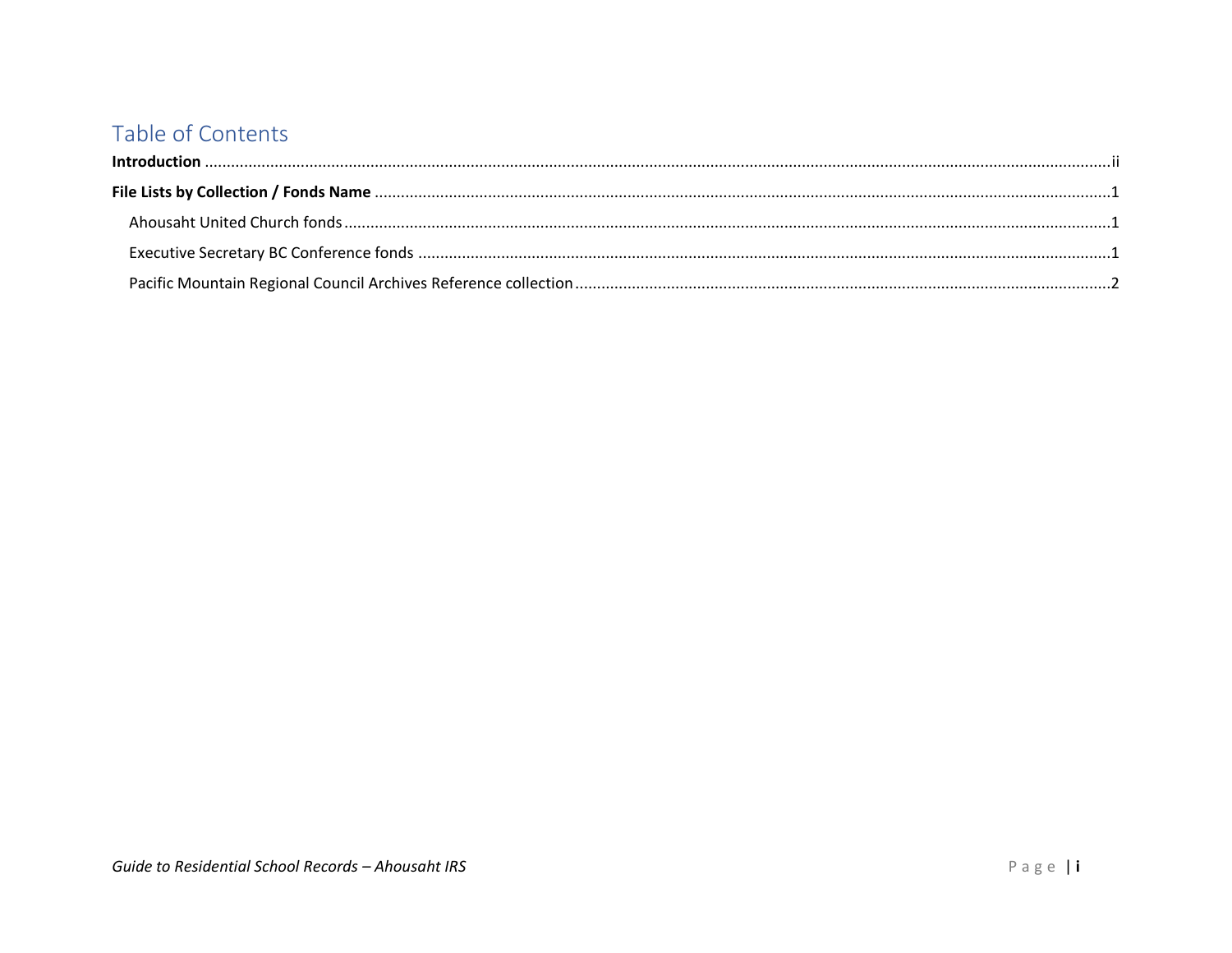## <span id="page-2-0"></span>**Introduction**

This guide is offered in the spirit of being transparent and in keeping with two of the Archives' goals:

- Becoming more accessible to all in particular, Indigenous peoples and ethno-cultural groups represented in the Archives
- Decolonizing the Archives

We acknowledge that further work needs to be done to make the guide more user-friendly and descriptions more meaningful. The information is drawn from data supplied to the Truth and Reconciliation Commission for its database. But the guide is a good starting point for residential school research at this Archives.

#### **Scope**

The guide encompasses archival and library materials held at the United Church Archives in B.C. It includes material identified by the Truth and Reconciliation Commission (TRC) as relevant to Residential Schools and therefore copied for inclusion in the National Centre for Truth and Reconciliation in Winnipeg.

This particular section of the guide (Part 4) relates to the Ahousaht Residential School. Further sections are available, listing materials relating to Residential Schools in general, as well as the other four schools that the United Church ran in B.C.:

- Part 1 Records Relating Generally to Residential Schools
- Part 3 Alberni Indian Residential School
- Part 4 Coqualeetza Insituted (Sardis, B.C.)
- Part 5 Crosby Girls' Home (Lax Kw'alaams, B.C.)
- Part 6 Elizabeth Long Memorial Home (Kitamaat, B.C.)

#### **Arrangement of this Guide**

The guide is arranged alphabetically by name of collection or fonds. Most collection and fonds titles are linked to the corresponding description on MemoryBC, to provide more context. A file list for each fonds follows.

The term "series" (first column in the file list) is a grouping of files within a collection or fonds. Where available, the series title has been included because it provides a little more context and description to orient the researcher.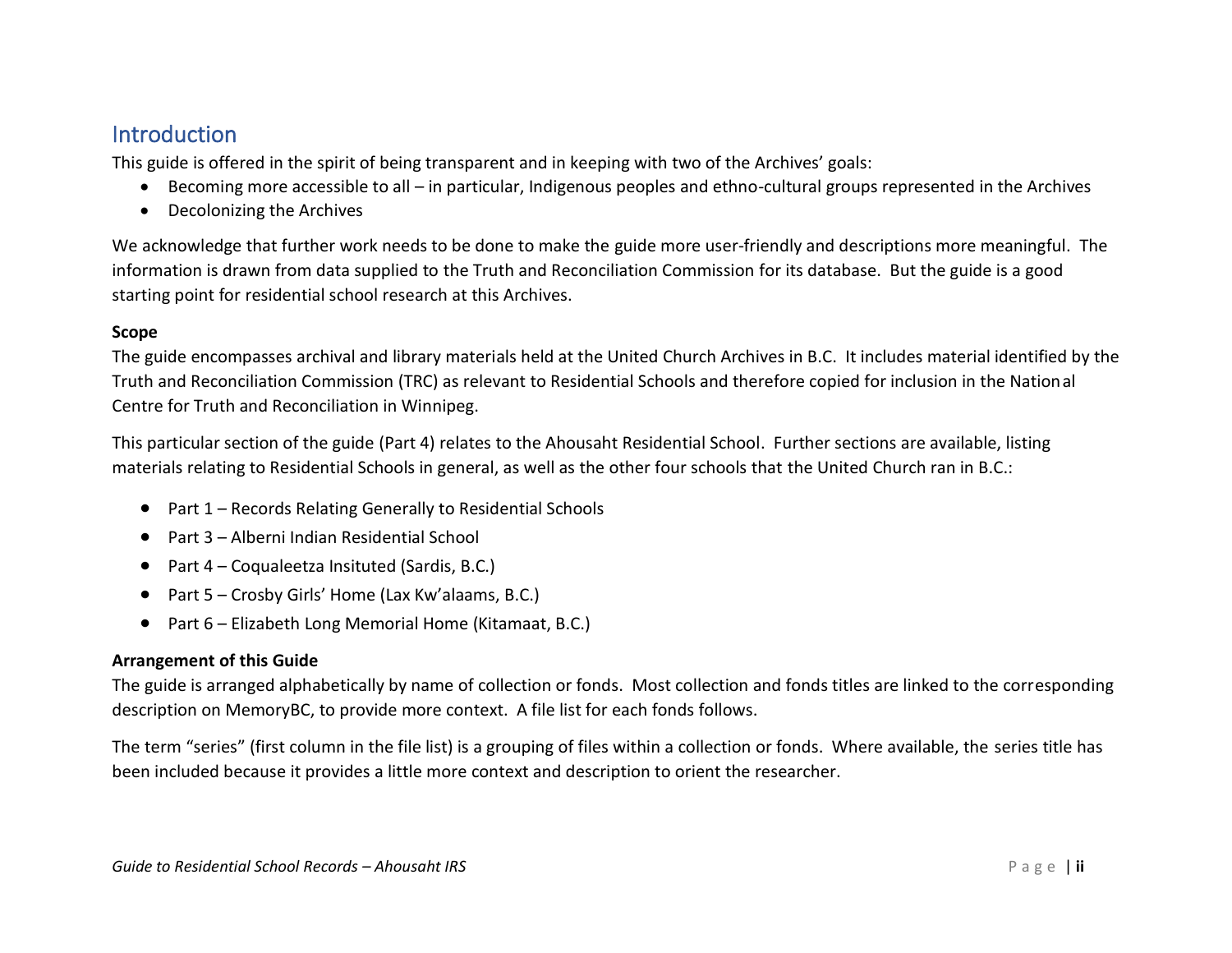#### **Access to the Records**

The documents can be accessed in person at the Pacific Mountain Regional Council Archives in Vancouver. They will also eventually be available online via the National Centre for Truth and Reconciliation website.

Specific documents have not been listed in the interest of keep the lists from being overwhelming. However, the document titles and authors can be accessed at the Archives. The Archives does not at present hold digital copies of relevant documents.

Exceptions to access (i.e. restrictions) have been listed in the Notes column of the file lists, along with rationale.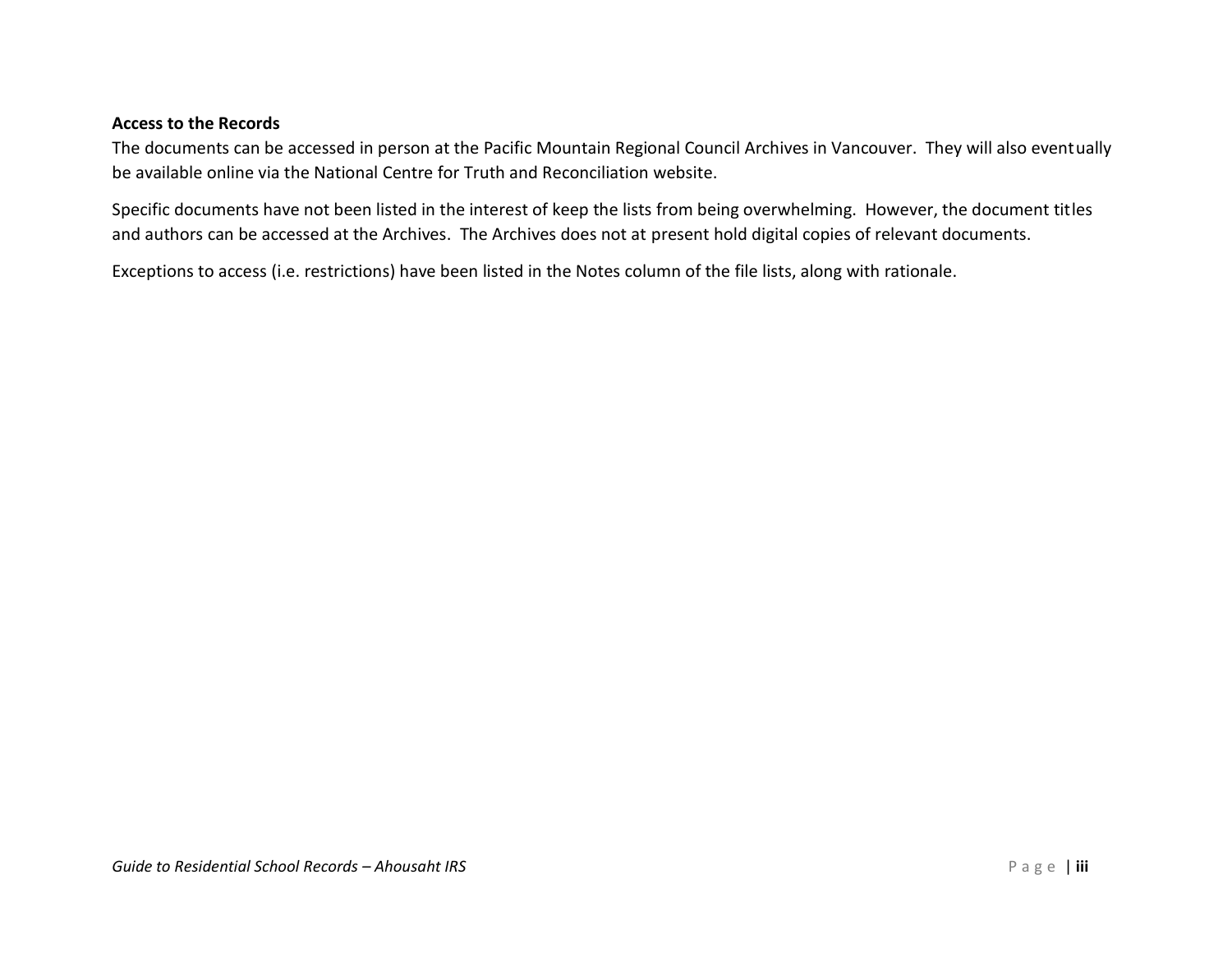# <span id="page-4-0"></span>File Lists by Collection / Fonds Name

### <span id="page-4-1"></span>[Ahousaht United Church fonds](https://www.memorybc.ca/ahousat-united-church-fonds)

| <b>Series</b>                                        | <b>File Title</b>                                                              | <b>Box/File</b> | <b>Inclusive</b><br><b>Dates</b>      | <b>Notes</b>                                                                                                                                                                                                                                    |
|------------------------------------------------------|--------------------------------------------------------------------------------|-----------------|---------------------------------------|-------------------------------------------------------------------------------------------------------------------------------------------------------------------------------------------------------------------------------------------------|
| Baptism,<br>Marriage<br>and Burial<br><b>Records</b> | Register                                                                       | 15/1            | 1919-1922,<br>1924-1931,<br>1933-1937 | File restricted as follows: Baptisms restricted for<br>100 years; marriages restricted for 75 years;<br>burial records restricted for 20 years, in<br>accordance with provincial requirements under<br>the Personal Information Protection Act. |
| Baptism,<br>Marriage<br>and Burial<br><b>Records</b> | Baptismal Certificate Stubs. Birth<br>Record (Ahousaht Presby./UC)             | 15/2            | 1935-1937,<br>1904-1928,<br>1930-1933 | File restricted as follows: Baptisms restricted for<br>100 years; marriages restricted for 75 years;<br>burial records restricted for 20 years, in<br>accordance with provincial requirements under<br>the Personal Information Protection Act. |
| Baptism,<br>Marriage<br>and Burial<br><b>Records</b> | Register                                                                       | 15/3            | 1919-1932                             | File restricted as follows: Baptisms restricted for<br>100 years; marriages restricted for 75 years;<br>burial records restricted for 20 years, in<br>accordance with provincial requirements under<br>the Personal Information Protection Act. |
| Indigenous<br>Court<br>Records                       | [Indigenous Court Proceedings].<br>Original title: Indian Court<br>Proceedings | 15/1            | 1914                                  |                                                                                                                                                                                                                                                 |

#### <span id="page-4-2"></span>[Executive Secretary BC Conference fonds](https://www.memorybc.ca/executive-secretary-fonds)

| <b>Series</b> | <b>File Title</b> | <b>Box/File</b> | <b>Inclusive</b><br><b>Dates</b> | <b>Notes</b>                                                                                                                   |
|---------------|-------------------|-----------------|----------------------------------|--------------------------------------------------------------------------------------------------------------------------------|
|               | Lot 363           | $U-424$         | 1995-1996                        | Partial file restricted due to solicitor-client<br>privilege. Access subject to review by PMRC<br>Indigenous Ministry Council. |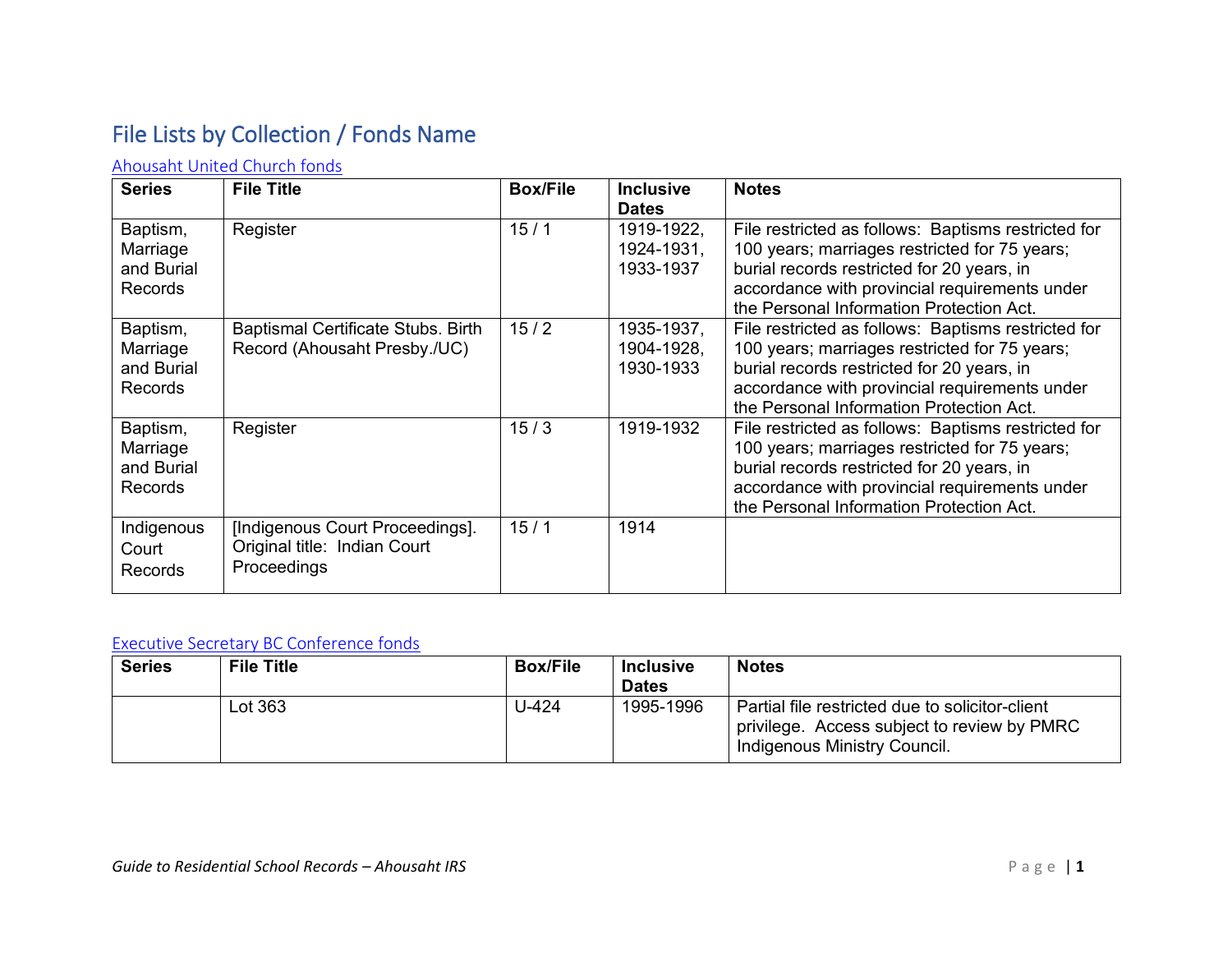| <b>Series</b> | <b>File Title</b>         | <b>Box/File</b> | <b>Inclusive</b><br><b>Dates</b> | <b>Notes</b>                                                                                                                                                                                                                     |
|---------------|---------------------------|-----------------|----------------------------------|----------------------------------------------------------------------------------------------------------------------------------------------------------------------------------------------------------------------------------|
|               | Lot 363 Historical Report | U-424           | 1995-1996                        | Partial file restricted due to solicitor-client<br>privilege. File also contains banking records to<br>be restricted for 100 years per United Church<br>policy. Access subject to review by PMRC<br>Indigenous Ministry Council. |
|               | Ahousaht and Lot 363      | U-886           | 1994-2001                        | Access subject to review by PMRC Indigenous<br>Ministry Council.                                                                                                                                                                 |

### <span id="page-5-0"></span>[Pacific Mountain Regional Council Archives Reference collection](https://www.memorybc.ca/united-church-of-canada-pacific-mountain-region-archives-reference-collection)

| <b>Series</b> | <b>File Title</b>                                                                                                                         | <b>Box/File</b>  | <b>Inclusive</b><br><b>Dates</b> | <b>Notes</b> |
|---------------|-------------------------------------------------------------------------------------------------------------------------------------------|------------------|----------------------------------|--------------|
| Photographs   | Ahousaht, B.C: Ahousaht<br><b>Residential School: children</b>                                                                            | <b>BCCA 2-63</b> | $[193-?]$                        |              |
| Photographs   | Ahousaht, B.C: Ahousaht<br><b>Residential School: CGIT</b>                                                                                | <b>BCCA 2-64</b> | $[193-?]$                        |              |
| Photographs   | Ahousaht, B.C.: Ahousat<br><b>Residential School: Christmas</b><br>concert, King Hilary and the<br>Beggerman                              | <b>BCCA 2-67</b> | 1934                             |              |
| Photographs   | Ahousaht, B.C.: Ahousaht<br>Residential School: students and<br>Mr. Bailey, bring coal from the<br>beach                                  | <b>BCCA 2-68</b> | $[193-?]$                        |              |
| Photographs   | Ahousaht, B.C.: Ahousaht<br>Residential School: staff, 1935;<br>Mrs. McQuarrie, Mr. Bailey, Mrs.<br>Jones, Mrs. Clee, Mr. Joseph<br>Jones | <b>BCCA 2-69</b> | 1935                             |              |